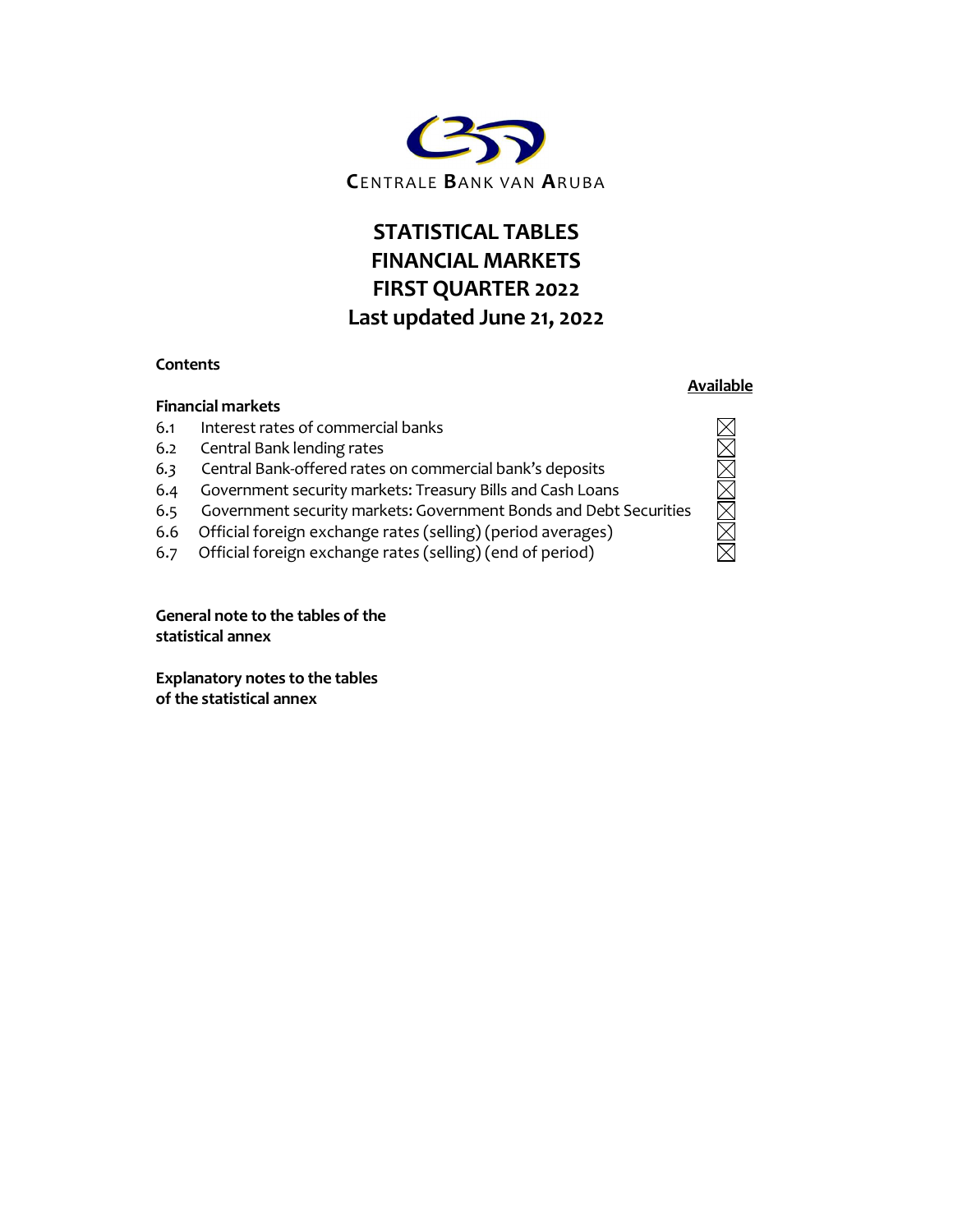|                              |                             | Time deposits<br>$\leq$ 12-months > 12 months |                          | Savings<br>deposits        | Weighted<br>average<br>rate of<br>interest on<br>deposits | Loans<br>Individual<br>Consumer<br>credit | Housing<br>mortgages     | Commercial<br>Mortgages  | Other<br>loans 2)        | Weighted<br>average<br>rate of<br>interest on<br>loans | Interest<br>rate<br>margin           |
|------------------------------|-----------------------------|-----------------------------------------------|--------------------------|----------------------------|-----------------------------------------------------------|-------------------------------------------|--------------------------|--------------------------|--------------------------|--------------------------------------------------------|--------------------------------------|
| Period                       |                             | (1)                                           | (2)                      | (3)                        | (4)                                                       | (5)                                       | (6)                      | (7)                      | (8)                      | (9)                                                    | $(10=9-4)$                           |
| 2018<br>2019<br>2020<br>2021 |                             | 1.2<br>1.4<br>1.6<br>1.5                      | 2.3<br>3.5<br>2.8<br>2.6 | 1.4<br>$1.5$<br>1.5<br>1.5 | 1.5<br>2.2<br>1.9<br>1.8                                  | 9.7<br>8.9<br>9.0<br>9.4                  | 5.7<br>5.7<br>5.6<br>5.5 | 6.0<br>6.5<br>6.3<br>6.3 | 6.1<br>6.1<br>6.4<br>6.2 | 6.7<br>6.6<br>6.6<br>6.5                               | 5.2<br>4.4<br>4.7<br>4.7             |
| 2020 I                       | $\rm II$<br>$\rm III$<br>IV | 1.6<br>1.8<br>1.5<br>1.5                      | 2.7<br>2.7<br>2.9<br>3.1 | 1.5<br>1.6<br>1.2<br>1.7   | $2.0\,$<br>$2.0\,$<br>1.7<br>1.7                          | 9.2<br>8.6<br>9.3<br>8.8                  | 5.6<br>5.4<br>5.5<br>5.6 | 6.5<br>6.0<br>6.6<br>6.3 | 6.3<br>6.5<br>6.2<br>6.8 | 6.8<br>6.1<br>6.6<br>6.7                               | $4.8\,$<br>4.1<br>4.9<br>4.9         |
| 2021 I                       | $\rm II$<br>$\rm III$<br>IV | 1.6<br>1.7<br>1.3<br>1.4                      | 2.8<br>2.8<br>2.5<br>2.4 | 1.4<br>1.5<br>1.8<br>1.3   | 2.1<br>$2.0\,$<br>1.6<br>1.6                              | 9.5<br>9.0<br>9.4<br>9.6                  | 5.4<br>5.5<br>5.5<br>5.5 | 6.2<br>6.3<br>6.3<br>6.3 | 6.0<br>6.3<br>6.3<br>6.3 | 6.3<br>6.5<br>6.6<br>6.5                               | $4.2\,$<br>$4.6\,$<br>$5.0\,$<br>4.9 |
| 2022 I                       |                             | 1.1                                           | 2.3                      | 1.4                        | 1.3                                                       | 9.1                                       | 5.5                      | 5.8                      | 6.5                      | 6.2                                                    | 4.9                                  |

### TABLE 6.1: INTEREST RATES OF COMMERCIAL BANKS 1)

1) Weighted averages related to transactions during the indicated period.

2) Including current account overdraft facilities.

3) Based on September - December figures.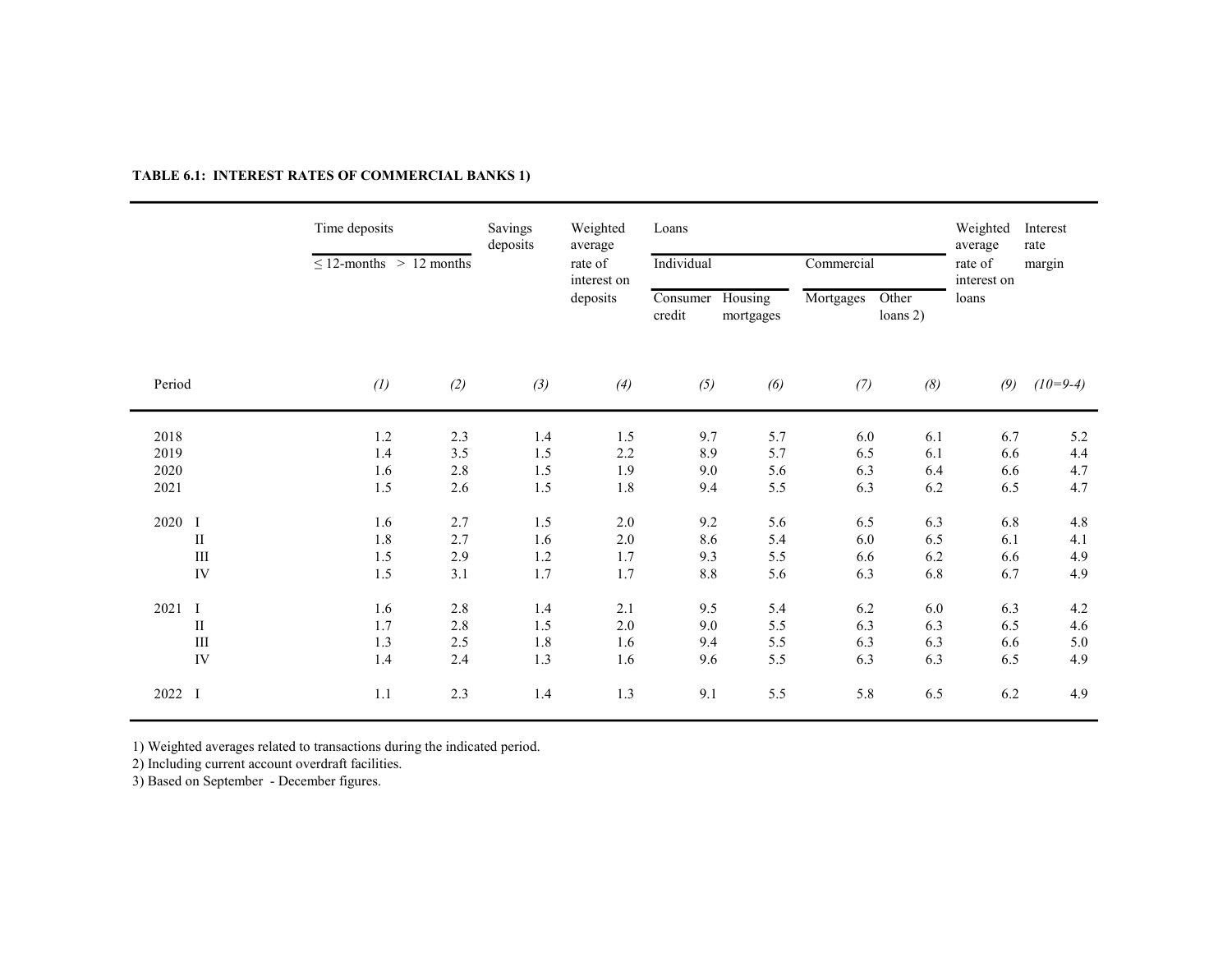#### TABLE 6.2: CENTRAL BANK LENDING RATES

|                   | count             | Redis- Advance |
|-------------------|-------------------|----------------|
| In $\%$ per annum |                   |                |
| As from           | $\left( I\right)$ | (2)            |
| January 1, 1986   | 8.0               | 9.0            |
| July 1, 1986      | 8.5               | 9.5            |
| April 1, 1999     |                   | 6.5            |
| February 1, 2002  |                   | 6.0            |
| June 2, 2003      |                   | 5.0            |
| April 24, 2009    |                   | 3.0            |
| October 1, 2010   |                   | 1.0            |

#### TABLE 6.3: CENTRAL BANK OFFERED RATES ON COMMERCIAL BANKS' DEPOSITS

7-day 30-day Period averages in % per annum  $(1)$   $(2)$ 2018 0.0 0.1<br>2019 0.0 0.1  $\begin{array}{cccc} 2019 & \hspace{1.5cm} 0.0 & \hspace{1.5cm} 0.1 \\ 2020 & \hspace{1.5cm} 0.0 & \hspace{1.5cm} 0.0 \end{array}$  $\begin{array}{cccc} 2020 & & 0.0 & & 0.0 \\ 2021 & & & 0.0 & & 0.0 \end{array}$ 2021  $\begin{tabular}{ccccc} 2020 & I & 0.0 & 0.1 \\ & II & 0.0 & 0.0 \\ \end{tabular}$  $\begin{tabular}{llll} \bf II & \bf 0.0 & \bf 0.0 \\ \bf III & \bf 0.0 & \bf 0.0 \\ \end{tabular}$  $\begin{tabular}{llll} \hline III && 0.0 && 0.0 \\ IV && 0.0 && 0.0 \end{tabular}$  $0.0$  $\begin{array}{ccccccccc}\n 2021 & I & & & 0.0 & & 0.0 \\
& & \text{II} & & & 0.0 & & 0.0\n \end{array}$  $\begin{tabular}{llll} \bf II & & 0.0 & 0.0 \\ \bf III & & 0.0 & 0.0 \\ \end{tabular}$  $\begin{array}{ccc} \rm III & \hspace{1.5mm} & 0.0 & \hspace{1.5mm} & 0.0 \\ \rm IV & \hspace{1.5mm} & 0.0 & \hspace{1.5mm} & 0.0 \\ \end{array}$  $0.0$  0.0

Source: International Financial Statistics.

2022 I 0.0 0.0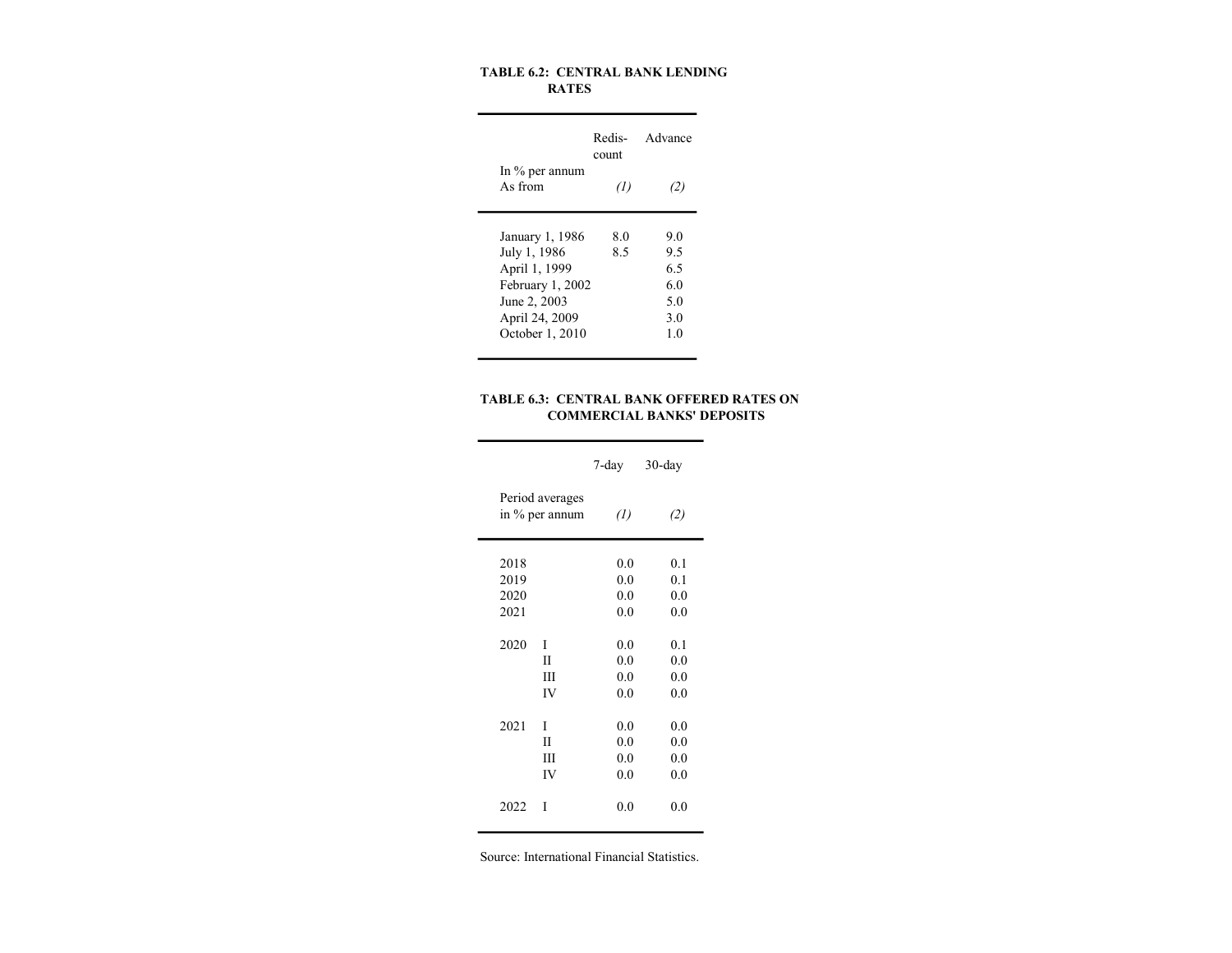#### **TABLE 6.4 GOVERNMENT SECURITY MARKETS: TREASURY BILLS AND CASH LOANS**

 $\overline{\phantom{a}}$ 

 $\overline{a}$ 

|                  | 3-month treasury bills |     |                             |                                  |                            |                  | 6-month cash loan certificates |                             |                                  |                            |  |
|------------------|------------------------|-----|-----------------------------|----------------------------------|----------------------------|------------------|--------------------------------|-----------------------------|----------------------------------|----------------------------|--|
|                  | Date of<br>issue       |     | Amount<br>(Afl.<br>million) | Average<br>price per<br>Afl. 100 | Yield<br>per annum<br>(% ) |                  | Date of<br>issue               | Amount<br>(Afl.<br>million) | Average<br>price per<br>Afl. 100 | Yield<br>per annum<br>(% ) |  |
| End of<br>period |                        | (1) | (2)                         | (3)                              | (4)                        | End of<br>period |                                | (1)<br>(2)                  | (3)                              | (4)                        |  |
|                  | 2017 February          |     | 15.0                        | 99.91                            | 0.35                       | 2007             | June                           | 8.0                         | 97.75                            | 4.60                       |  |
|                  | February               |     | 15.0                        | 99.91                            | 0.36                       |                  | December                       | 8.0                         | 97.61                            | 4.89                       |  |
|                  | February<br>March      |     | 15.0<br>20.0                | 99.91<br>99.91                   | 0.37<br>0.36               | 2008             | June                           | 8.0                         | 98.55                            | 2.97                       |  |
|                  | May                    |     | 45.0                        | 99.91                            | 0.35                       |                  |                                |                             |                                  |                            |  |
|                  | June                   |     | 20.0                        | 99.91                            | 0.35                       | 2009             | September                      | 8.0                         | 99.51                            | 0.99                       |  |
|                  | August                 |     | 45.0                        | 99.91                            | 0.35                       |                  |                                |                             |                                  |                            |  |
|                  | September              |     | 20.0                        | 99.89                            | 0.43                       | 2010             | March                          | 8.0                         | 99.69                            | 0.61                       |  |
|                  | November               |     | 45.0                        | 99.92                            | 0.34                       |                  |                                |                             |                                  |                            |  |
|                  | December               |     | 20.0                        | 99.89                            | 0.43                       | 2011             | April<br>September             | 8.0<br>8.0                  | 99.67<br>99.61                   | 0.69<br>0.81               |  |
|                  | 2018 February          |     | 40.0                        | 99.92                            | 0.34                       |                  |                                |                             |                                  |                            |  |
|                  | March                  |     | 80.0                        | 99.88                            | 0.47                       | 2012             | March                          | 8.0                         | 99.31                            | 1.39                       |  |
|                  | March                  |     | 25.0                        | 99.93                            | 0.28                       |                  |                                |                             |                                  |                            |  |
|                  | May                    |     | 50.0                        | 99.90                            | 0.40                       | 2013             | June                           | 8.0                         | 99.00                            | 2.00                       |  |
|                  | May                    |     | 40.0                        | 99.92                            | 0.33                       |                  | December                       | 8.0                         | 99.14                            | 1.73                       |  |
|                  | June                   |     | 55.0                        | 99.92                            | 0.34                       |                  |                                |                             |                                  |                            |  |
|                  | June                   |     | 25.0                        | 99.91                            | 0.34                       | 2014             | June                           | 8.0                         | 99.25                            | 1.52                       |  |
|                  | June                   |     | 25.0                        | 99.91                            | 0.34                       |                  | December                       | 8.0                         | 99.39                            | 1.23                       |  |
|                  | August                 |     | 50.0                        | 99.91                            | 0.38                       |                  |                                |                             |                                  |                            |  |
|                  | August                 |     | 40.0                        | 99.92                            | 0.33                       | 2015             | June                           | 8.0                         | 99.52                            | 0.97                       |  |
|                  | August                 |     | 40.0                        | 99.92                            | 0.33                       |                  | December                       | 8.0                         | 99.52                            | 0.97                       |  |
|                  | September              |     | 25.0                        | 99.92                            | 0.33                       |                  |                                |                             |                                  |                            |  |
|                  | November<br>November   |     | 50.0                        | 99.91                            | 0.38                       | 2017             | December                       | 8.0                         | 99.70                            | 0.60                       |  |
|                  | December               |     | 40.0<br>25.0                | 99.92<br>99.92                   | 0.32<br>0.32               | 2018             | June                           | 8.0                         | 99.70                            | 0.60                       |  |
|                  | 2019 October           |     | 20.0                        | 99.84                            | 0.65                       | 2020             | March                          | 8.0                         | 99.66                            | 0.68                       |  |
|                  | November               |     | 35.0                        | 99.61                            | 1.56                       |                  | September                      | 5.0                         | 98.39                            | 3.22                       |  |
|                  | November               |     | 45.0                        | 99.87                            | 0.51                       |                  |                                |                             |                                  |                            |  |
|                  |                        |     |                             |                                  |                            | 2021             | March                          | 5.0                         | 98.81                            | 2.39                       |  |
|                  | 2020 January           |     | 20.0                        | 99.87                            | 0.53                       |                  | September                      | 5.0                         | 99.50                            | 1.00                       |  |
|                  | February               |     | 80.0                        | 99.78                            | 0.89                       |                  |                                |                             |                                  |                            |  |
|                  | April                  |     | 25.0                        | 99.75                            | 1.70                       | 2022             | March                          | 5.0                         | 99.5                             | 1.00                       |  |
|                  | April                  |     | 20.0                        | 99.66                            | 1.35                       |                  |                                |                             |                                  |                            |  |
|                  | May                    |     | 80.0                        | 99.55                            | 1.82                       |                  |                                |                             |                                  |                            |  |
|                  | July                   |     | 25.0                        | 99.54                            | 1.86                       |                  |                                |                             |                                  |                            |  |
|                  | July                   |     | 20.0                        | 99.51                            | 1.94                       |                  |                                |                             |                                  |                            |  |
|                  | August                 |     | 80.0                        | 99.25                            | 3.02                       |                  |                                |                             |                                  |                            |  |
|                  | October                |     | 25.0                        | 99.22                            | 3.12                       |                  |                                |                             |                                  |                            |  |
|                  | October                |     | 20.0                        | 99.17                            | 3.33                       |                  |                                |                             |                                  |                            |  |
|                  | November               |     | 80.0                        | 99.30                            | 2.78                       |                  |                                |                             |                                  |                            |  |
|                  | December               |     | 45.0                        | 99.10                            | 3.60                       |                  |                                |                             |                                  |                            |  |
|                  | 2021 January           |     | 40.0                        | 99.10                            | 3.59                       |                  |                                |                             |                                  |                            |  |
|                  | February               |     | 40.0                        | 99.50                            | 1.98                       |                  |                                |                             |                                  |                            |  |
|                  | March                  |     | 45.0                        | 99.52                            | 1.91                       |                  |                                |                             |                                  |                            |  |
|                  | April                  |     | 40.0                        | 99.53                            | 1.88                       |                  |                                |                             |                                  |                            |  |
|                  | May                    |     | 20.0                        | 99.59                            | 1.63                       |                  |                                |                             |                                  |                            |  |
|                  | June                   |     | 45.0                        | 99.65                            | 1.40                       |                  |                                |                             |                                  |                            |  |
|                  | July                   |     | 40.0                        | 99.64                            | 1.43                       |                  |                                |                             |                                  |                            |  |
|                  | August                 |     | 20.0                        | 99.65                            | 1.41                       |                  |                                |                             |                                  |                            |  |
|                  | September<br>October   |     | 45.0<br>40.0                | 99.65<br>99.66                   | 1.39<br>1.38               |                  |                                |                             |                                  |                            |  |
|                  | November               |     | 20.0                        | 99.66                            | 1.36                       |                  |                                |                             |                                  |                            |  |
|                  | December               |     | 45.0                        | 99.67                            | 1.34                       |                  |                                |                             |                                  |                            |  |
|                  |                        |     |                             |                                  |                            |                  |                                |                             |                                  |                            |  |
|                  | 2022 January           |     | 40.0                        | 99.68                            | 1.29                       |                  |                                |                             |                                  |                            |  |
|                  | February               |     | 20.0                        | 99.70                            | 1.22                       |                  |                                |                             |                                  |                            |  |
|                  | March                  |     | 45.0                        | 99.78                            | 0.88                       |                  |                                |                             |                                  |                            |  |
|                  | April                  |     | 40.0                        | 99.79                            | 0.83                       |                  |                                |                             |                                  |                            |  |
|                  | May                    |     | 20.0                        | 99.80                            | 0.80                       |                  |                                |                             |                                  |                            |  |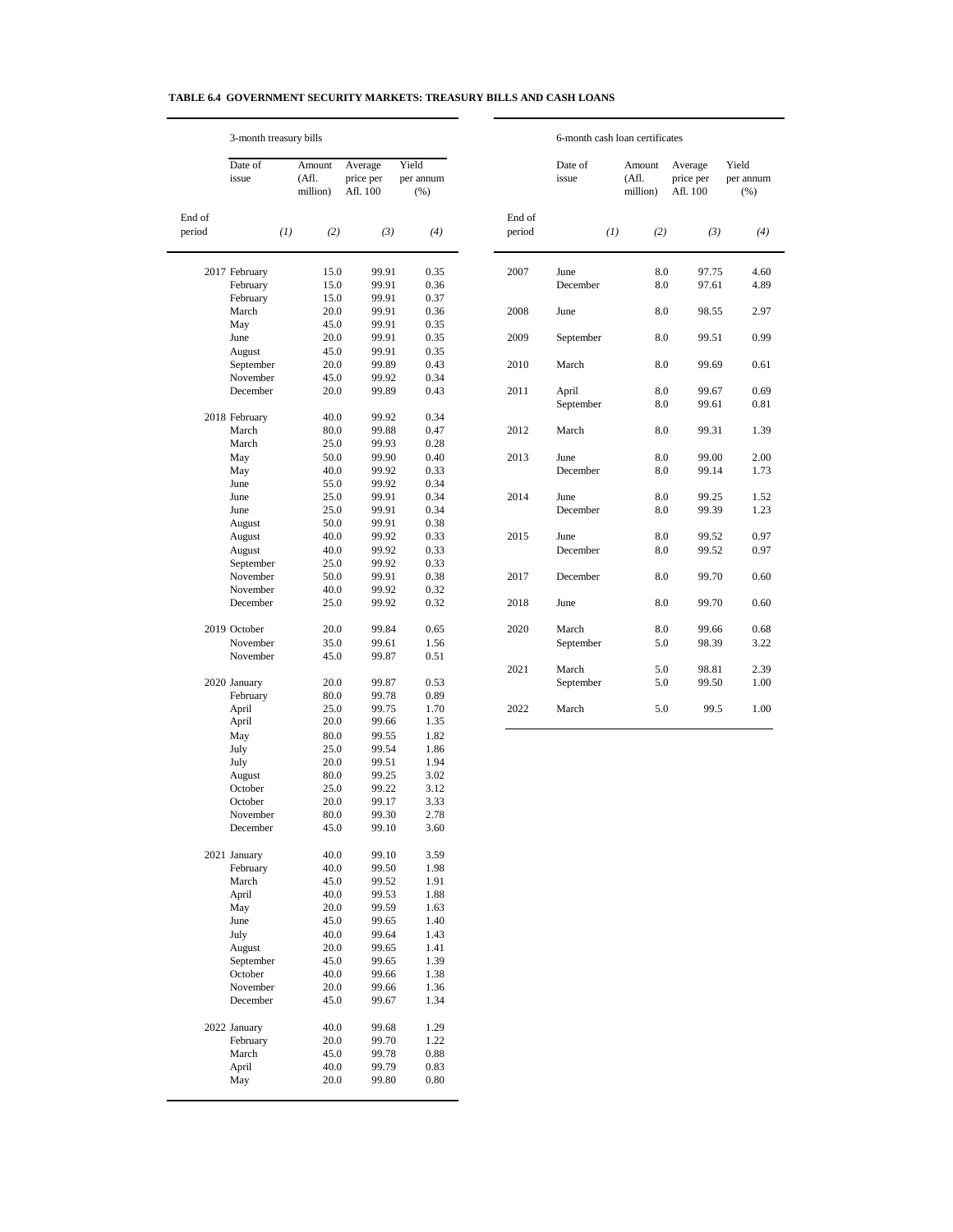|                  | Date of<br>issue | in years         | Maturity Currency | Amount<br>(Afl.<br>million) | Yield<br>per annum<br>(% ) |      | Date of<br>issue | Maturit Currency<br>in years |            | Amount<br>(Af.<br>million) | Yield<br>per annum<br>(% ) |
|------------------|------------------|------------------|-------------------|-----------------------------|----------------------------|------|------------------|------------------------------|------------|----------------------------|----------------------------|
| End of<br>period | (1)              | (2)              | (3)               | (4)                         | End of<br>(5)<br>period    |      | (1)              | (2)<br>(3)                   |            | (4)                        | (5)                        |
| 2009             | February         | 6                | Afl.              | 23.6                        | 5.750                      | 2015 | May              | 12                           | Afl.       | 6.1                        | 5.500                      |
|                  | February         | 10               | Afl.              | 133.9                       | 6.750                      |      | May              | 15                           | Afl.       | 29.3                       | 5.900                      |
|                  | October          | 10               | Afl.              | 19.9                        | 6.250                      |      | May              | 20                           | Afl.       | 19.6                       | 6.125                      |
|                  | December         | $7\phantom{.0}$  | Afl.              | 34.7                        | 6.000                      |      | August           | $\overline{7}$               | <b>USD</b> | 152.2                      | **                         |
|                  | December         | 12               | Afl.              | 63.3                        | 6.500                      |      | October          | $\tau$                       | <b>USD</b> | 75.9                       | $\ast\ast$                 |
|                  |                  |                  |                   |                             |                            |      | December         | 12                           | Afl.       | 11.2                       | 4.650                      |
| 2010             | May              | $\sqrt{5}$       | Afl.              | 23.5                        | 4.750                      |      |                  |                              |            |                            |                            |
|                  | June             | 10               | Afl.              | 100.0                       | 5.500                      | 2016 | May              | $\,8\,$                      | <b>USD</b> | 59.1                       | 6.100                      |
|                  | June             | 15               | Afl.              | 80.0                        | 6.000                      |      | May              | 12                           | <b>USD</b> | 119.9                      | 6.500                      |
|                  | December         | 8                | Afl.              | 70.0                        | 4.000                      |      | September        | 10                           | Afl.       | 132.2                      | 4.750                      |
|                  | December         | 12               | Afl.              | 74.5                        | 5.250                      |      |                  |                              |            |                            |                            |
|                  |                  |                  |                   |                             |                            | 2017 | February         | 10                           | Afl.       | 125.0                      | 4.250                      |
| 2011             | June             | 12               | Afl.              | 93.8                        | 5.150                      |      | April            | 10                           | Afl.       | 125.0                      | 4.000                      |
|                  | June             | 15               | Afl.              | 100.0                       | 5.350                      |      | June             | 10                           | Afl.       | 64.1                       | 4.000                      |
|                  | September        | 13               | Afl.              | 29.5                        | 4.500                      |      | August           | 10                           | Afl.       | 124.7                      | 4.500                      |
|                  | November         | 14               | Afl.              | 100.0                       | 5.500                      |      |                  |                              |            |                            |                            |
|                  | December         | $\mathbf{1}$     | Afl.              | 55.8                        | 2.850                      | 2018 | June             | 15                           | Afl.       | 100.0                      | 5.750                      |
|                  | December         | $7\phantom{.0}$  | Afl.              | 5.8                         | 4.500                      |      | August           | 11                           | <b>USD</b> | 223.8                      | 6.500                      |
|                  | December         | 10               | Afl.              | 12.6                        | 5.000                      |      | October          | 5                            | Afl.       | 10.0                       | 4.000                      |
|                  | December         | 13               | Afl.              | 56.3                        | 5.450                      |      | October          | 6                            | Afl.       | 44.0                       | 4.250                      |
|                  |                  |                  |                   |                             |                            |      | December         | 10                           | <b>USD</b> | 107.4                      | 5.750                      |
| 2012             | July             | 13               | Afl.              | 20.0                        | 5.500                      |      |                  |                              |            |                            |                            |
|                  | July             | $\mathbf{1}$     | Afl.              | 5.0                         | 2.850                      | 2019 | February         | 12                           | Afl.       | 100.0                      | 5.250                      |
|                  | September        | 11               | <b>USD</b>        | 452.9                       | 4.625                      |      | February         | 13                           | Afl.       | 70.0                       | 5.500                      |
|                  | December         | 10               | Afl.              | 16.1                        | 5.500                      |      | February         | 14                           | Afl.       | 46.3                       | 5.750                      |
|                  | December         | 10               | Afl.              | 7.7                         | 5.500                      |      | February         | 15                           | Afl.       | 52.0                       | 6.000                      |
| 2013             | June             | 13               | Afl.              | 45.0                        | 5.500                      | 2020 | June             | $\tau$                       | <b>USD</b> | 243.0                      | 5.000                      |
|                  | July             | 14               | Afl.              | 32.5                        | 5.500                      |      | August           | $\tau$                       | <b>USD</b> | 212.4                      | 5.000                      |
|                  | July             | 14               | Afl.              | 25.5                        | 5.500                      |      | September        | $\tau$                       | Afl.       | 60.0                       | 5.300                      |
|                  | August           | 12               | <b>USD</b>        | 93.1                        | 6.319                      |      | September        | $\tau$                       | <b>USD</b> | 13.1                       | 5.300                      |
|                  | August           | $\boldsymbol{7}$ | <b>USD</b>        | 202.3                       | $**$                       |      | September        | $\tau$                       | Afl.       | 40.0                       | 5.300                      |
|                  | August           | $\boldsymbol{7}$ | <b>USD</b>        | 77.0                        | 5.514                      |      | September        | $\tau$                       | <b>USD</b> | 59.1                       | 5.300                      |
|                  | December         | $\overline{7}$   | Afl.              | 3.7                         | 5.000                      |      |                  |                              |            |                            |                            |
|                  | December         | 15               | Afl.              | 76.8                        | 5.500                      | 2021 | November         | 9                            | Afl.       | 84.0                       | 5.500                      |
| 2014             | March            | 10               | <b>USD</b>        | 118.5                       | 6.100                      |      |                  |                              |            |                            |                            |
|                  | March            | 12               | <b>USD</b>        | 55.5                        | 6.240                      |      |                  |                              |            |                            |                            |
|                  | July             | 15               | Afl.              | 69.3                        | 5.625                      |      |                  |                              |            |                            |                            |
|                  | October          | $\boldsymbol{7}$ | <b>USD</b>        | 93.1                        | **                         |      |                  |                              |            |                            |                            |
|                  | December         | $\overline{7}$   | <b>USD</b>        | 94.7                        | **                         |      |                  |                              |            |                            |                            |

### **TABLE 6.5 GOVERNMENT SECURITY MARKETS: GOVERNMENT BONDS AND DEBT SECURITIES**

| Amount<br>(Afl.<br>million) | Yield<br>per annum<br>(% ) |                  | Date of<br>issue | Maturit Currency<br>in years |              | Amount<br>(Af1)<br>million) | Yield<br>per annum<br>(% ) |
|-----------------------------|----------------------------|------------------|------------------|------------------------------|--------------|-----------------------------|----------------------------|
| (4)                         | (5)                        | End of<br>period | (1)              | (2)                          | (3)          | (4)                         | (5)                        |
|                             |                            |                  |                  |                              |              |                             |                            |
| 23.6                        | 5.750                      | 2015             | May              | 12                           | Afl.         | 6.1                         | 5.500                      |
| 133.9<br>19.9               | 6.750<br>6.250             |                  | May              | 15<br>20                     | Afl.<br>Afl. | 29.3<br>19.6                | 5.900                      |
| 34.7                        | 6.000                      |                  | May<br>August    | $\tau$                       | <b>USD</b>   | 152.2                       | 6.125<br>**                |
| 63.3                        | 6.500                      |                  | October          | $\tau$                       | <b>USD</b>   | 75.9                        | $**$                       |
|                             |                            |                  | December         | 12                           | Afl.         | 11.2                        | 4.650                      |
| 23.5                        | 4.750                      |                  |                  |                              |              |                             |                            |
| 100.0                       | 5.500                      | 2016             | May              | 8                            | <b>USD</b>   | 59.1                        | 6.100                      |
| 80.0                        | 6.000                      |                  | May              | 12                           | <b>USD</b>   | 119.9                       | 6.500                      |
| 70.0                        | 4.000                      |                  | September        | 10                           | Afl.         | 132.2                       | 4.750                      |
| 74.5                        | 5.250                      |                  |                  |                              |              |                             |                            |
|                             |                            | 2017             | February         | $10\,$                       | Afl.         | 125.0                       | 4.250                      |
| 93.8                        | 5.150                      |                  | April            | 10                           | Afl.         | 125.0                       | 4.000                      |
| 100.0                       | 5.350                      |                  | June             | 10                           | Afl.         | 64.1                        | 4.000                      |
| 29.5                        | 4.500                      |                  | August           | 10                           | Afl.         | 124.7                       | 4.500                      |
| 100.0                       | 5.500                      |                  |                  |                              |              |                             |                            |
| 55.8                        | 2.850                      | 2018             | June             | 15                           | Afl.         | 100.0                       | 5.750                      |
| 5.8                         | 4.500                      |                  | August           | 11                           | <b>USD</b>   | 223.8                       | 6.500                      |
| 12.6                        | 5.000                      |                  | October          | 5                            | Afl.         | 10.0                        | 4.000                      |
| 56.3                        | 5.450                      |                  | October          | 6                            | Afl.         | 44.0                        | 4.250                      |
|                             |                            |                  | December         | 10                           | <b>USD</b>   | 107.4                       | 5.750                      |
| 20.0                        | 5.500                      |                  |                  |                              |              |                             |                            |
| 5.0                         | 2.850                      | 2019             | February         | 12                           | Afl.         | 100.0                       | 5.250                      |
| 452.9                       | 4.625                      |                  | February         | 13                           | Afl.         | 70.0                        | 5.500                      |
| 16.1                        | 5.500                      |                  | February         | 14                           | Afl.         | 46.3                        | 5.750                      |
| 7.7                         | 5.500                      |                  | February         | 15                           | Afl.         | 52.0                        | 6.000                      |
|                             |                            |                  |                  |                              |              |                             |                            |
| 45.0                        | 5.500                      | 2020             | June             | $\tau$                       | <b>USD</b>   | 243.0                       | 5.000                      |
| 32.5                        | 5.500                      |                  | August           | $\tau$                       | <b>USD</b>   | 212.4                       | 5.000                      |
| 25.5                        | 5.500                      |                  | September        | $\overline{7}$               | Afl.         | 60.0                        | 5.300                      |
| 93.1                        | 6.319                      |                  | September        | $\tau$                       | <b>USD</b>   | 13.1                        | 5.300                      |
| 202.3                       | **                         |                  | September        | $\tau$                       | Afl.         | 40.0                        | 5.300                      |
| 77.0                        | 5.514                      |                  | September        | 7                            | <b>USD</b>   | 59.1                        | 5.300                      |
| 3.7                         | 5.000                      |                  |                  |                              |              |                             |                            |
| 76.8                        | 5.500                      | 2021             | November         | 9                            | Afl.         | 84.0                        | 5.500                      |

\* Including loans which are tradable.

\*\* LIBOR rate plus 4.5 percent

 $=$  matured.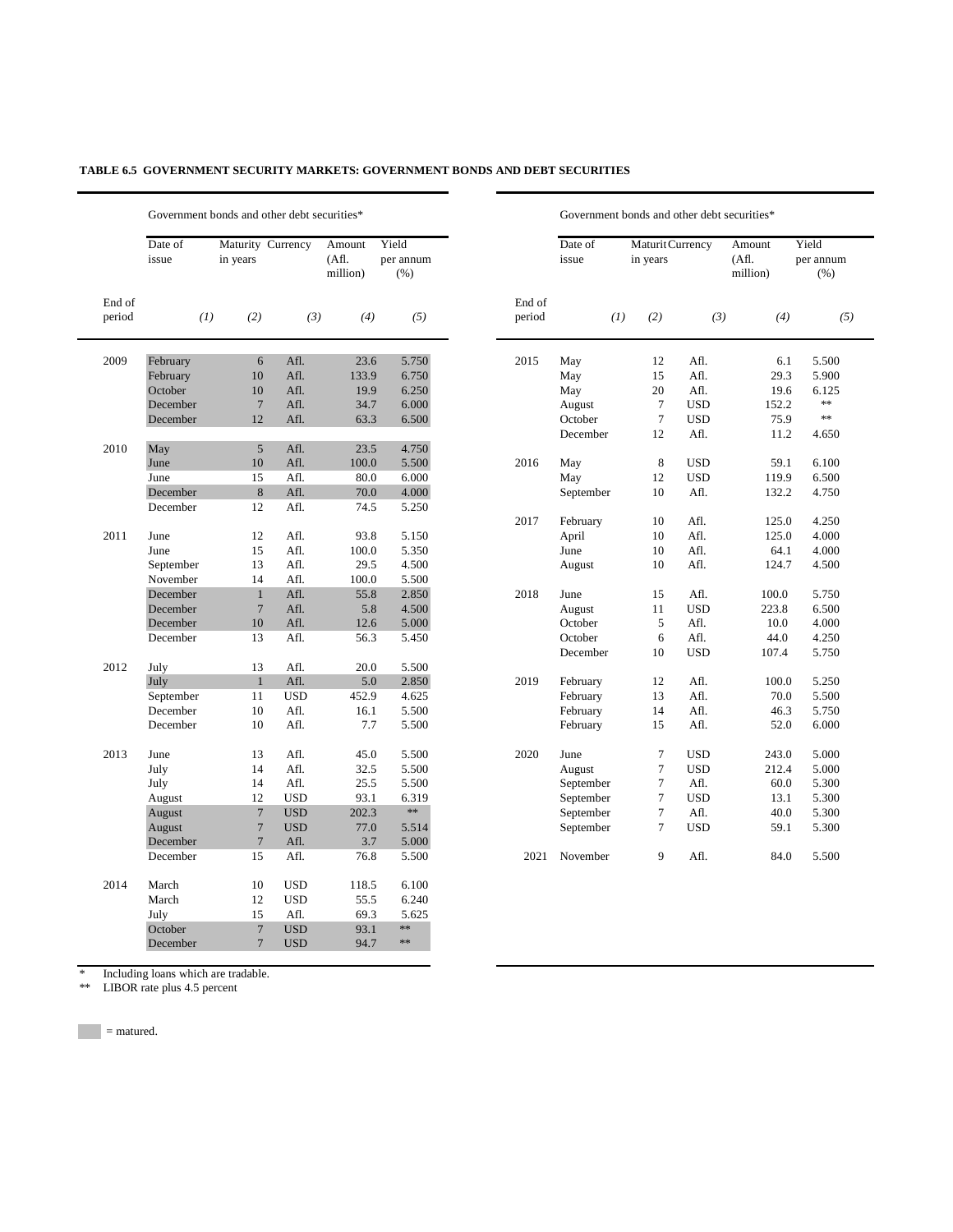|      |              | Canadian dollar | Pound sterling | Swiss franc<br>(x 100) | Japanese yen<br>(x 10,000) | ECU/Euro 1)<br>(x 100) |
|------|--------------|-----------------|----------------|------------------------|----------------------------|------------------------|
|      |              | (1)             | (2)            | (3)                    | (4)                        | (5)                    |
|      |              |                 |                |                        |                            |                        |
| 2018 |              | 1.391           | 2.418          | 183.376                | 162.882                    | 212.323                |
| 2019 |              | 1.359           | 2.313          | 180.576                | 165.156                    | 201.364                |
| 2020 |              | 1.347           | 2.329          | 191.476                | 168.667                    | 205.622                |
| 2021 |              | 1.439           | 2.494          | 196.231                | 163.926                    | 212.921                |
|      |              |                 |                |                        |                            |                        |
| 2020 | $\bf I$      | 1.344           | 2.323          | 185.462                | 165.244                    | 198.407                |
|      | $\mathbf{I}$ | 1.303           | 2.252          | 186.170                | 167.346                    | 198.167                |
|      | Ш            | 1.354           | 2.342          | 194.972                | 169.520                    | 210.281                |
|      | IV           | 1.383           | 2.394          | 198.468                | 172.233                    | 214.545                |
|      |              |                 |                |                        |                            |                        |
| 2021 | I            | 1.423           | 2.498          | 198.075                | 169.653                    | 216.764                |
|      | $\mathbf{I}$ | 1.468           | 2.534          | 197.052                | 164.439                    | 216.962                |
|      | Ш            | 1.431           | 2.497          | 195.314                | 163.402                    | 212.057                |
|      | IV           | 1.433           | 2.447          | 194.577                | 158.262                    | 205.987                |
| 2022 | I            | 1.423           | 2.432          | 194.160                | 154.708                    | 201.832                |

#### **TABLE 6.6: OFFICIAL FOREIGN EXCHANGE RATES (SELLING)**

(Period averages)

1) On January 1, 1999, the ECU was replaced by the euro. Also on January 1, 2002, the euro replaced the Netherlands guilder, the French franc, the German mark and the Italian lire.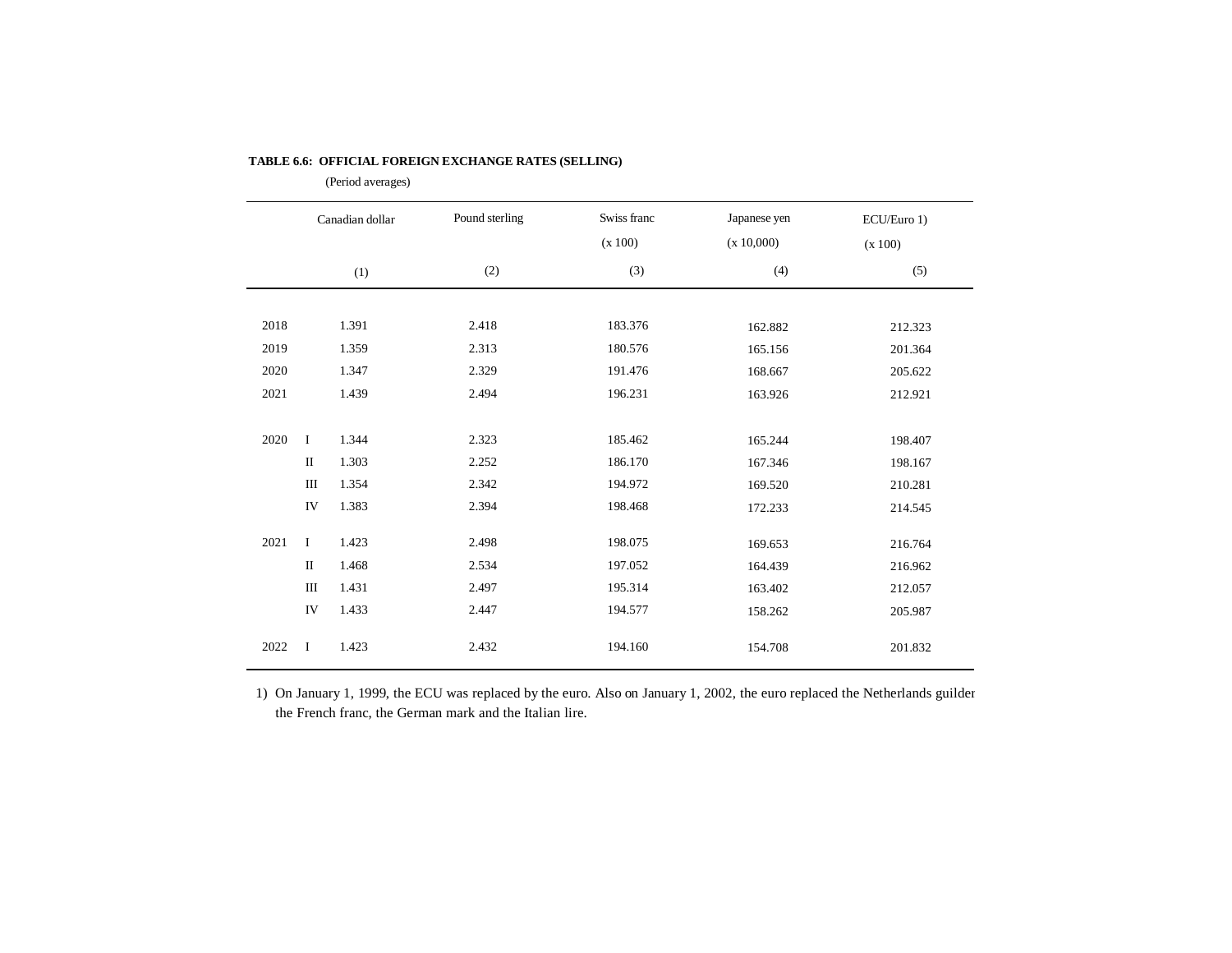|      |             | Canadian dollar | Pound sterling | Swiss franc<br>(x 100) | Japanese yen<br>(x 10,000) | ECU/Euro 1)<br>(x 100) |
|------|-------------|-----------------|----------------|------------------------|----------------------------|------------------------|
|      |             | (1)             | (2)            | (3)                    | (4)                        | (5)                    |
|      |             |                 |                |                        |                            |                        |
| 2018 |             | 1.325           | 2.315          | 182.371                | 163.459                    | 206.187                |
| 2019 |             | 1.384           | 2.391          | 185.503                | 165.735                    | 201.815                |
| 2020 |             | 1.415           | 2.474          | 203.762                | 174.546                    | 221.028                |
| 2021 |             | 1.416           | 2.445          | 196.607                | 156.282                    | 203.839                |
|      |             |                 |                |                        |                            |                        |
| 2020 | $\bf I$     | 1.265           | 2.242          | 185.632                | 165.557                    | 196.814                |
|      | $\rm II$    | 1.319           | 2.227          | 188.703                | 167.001                    | 201.653                |
|      | $\rm III$   | 1.347           | 2.328          | 194.458                | 170.158                    | 210.621                |
|      | IV          | 1.415           | 2.474          | 203.762                | 174.546                    | 221.028                |
|      |             |                 |                |                        |                            |                        |
| 2021 | I           | 1.431           | 2.495          | 190.129                | 162.569                    | 211.080                |
|      | $\rm II$    | 1.455           | 2.512          | 194.259                | 162.807                    | 213.814                |
|      | Ш           | 1.416           | 2.436          | 191.588                | 160.583                    | 208.228                |
|      | IV          | 1.416           | 2.445          | 196.607                | 156.282                    | 203.839                |
| 2022 | $\mathbf I$ | 1.440           | 2.381          | 193.924                | 147.756                    | 199.692                |

#### **TABLE 6.7: OFFICIAL FOREIGN EXCHANGE RATES (SELLING)**

(End of period)

1) On January 1, 1999, the ECU was replaced by the euro. Also on January 1, 2002, the euro replaced the Netherlands guilder, the French franc, the German mark and the Italian lire.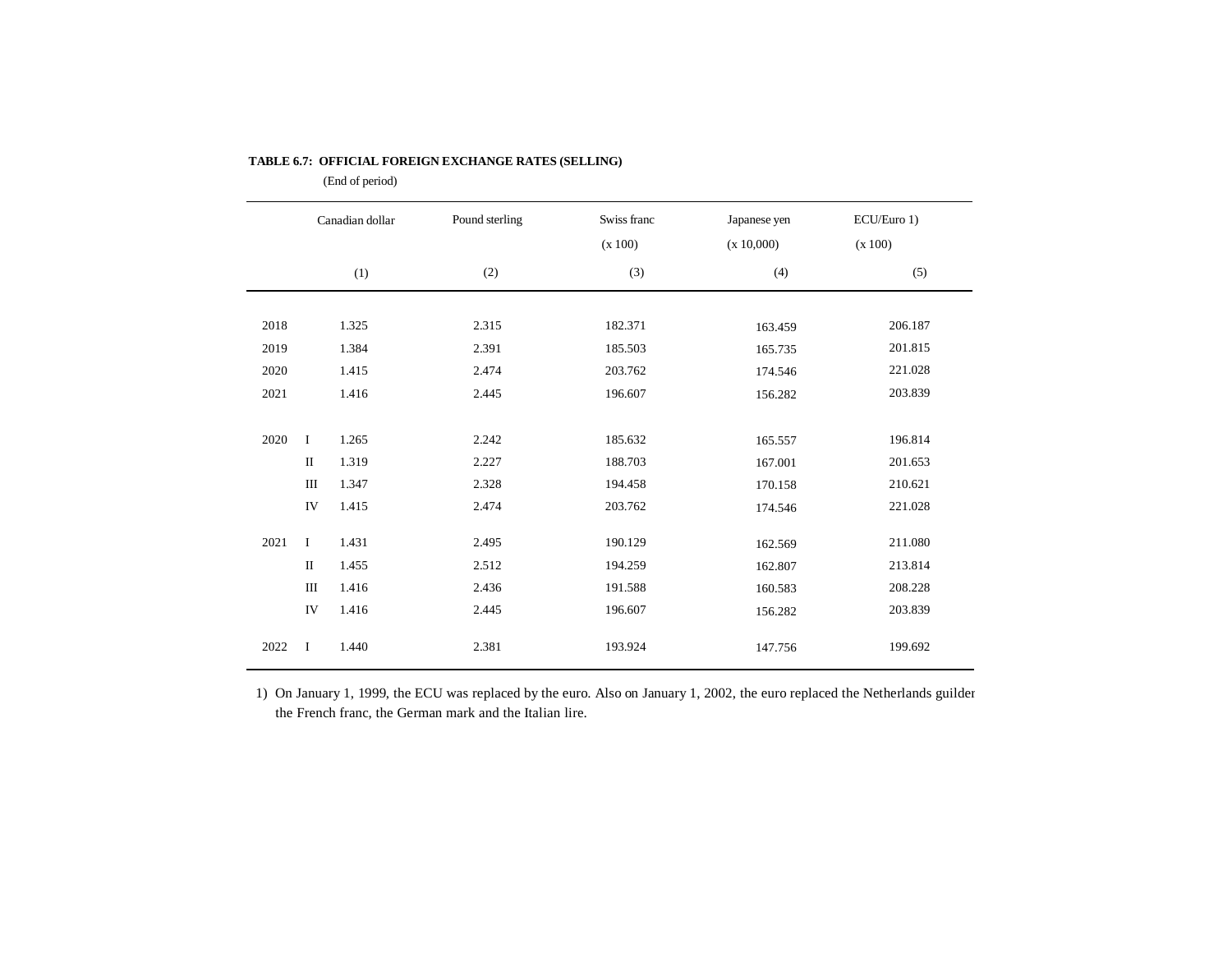### **General note to the tables of the statistical annex**

Figures in the statistical annex are quoted in millions of Aruban florin (Afl.), unless otherwise stated. The sum of separate items may differ in the final digit from the total shown, due to rounding.

Data are subject to revision if additional information becomes available.

The following symbols and conventions are used throughout the statistical annex:

blank: not available

0.0: nil

(d): discontinuity in the series; this sign will be accompanied by an explanatory note in the back section of the report.